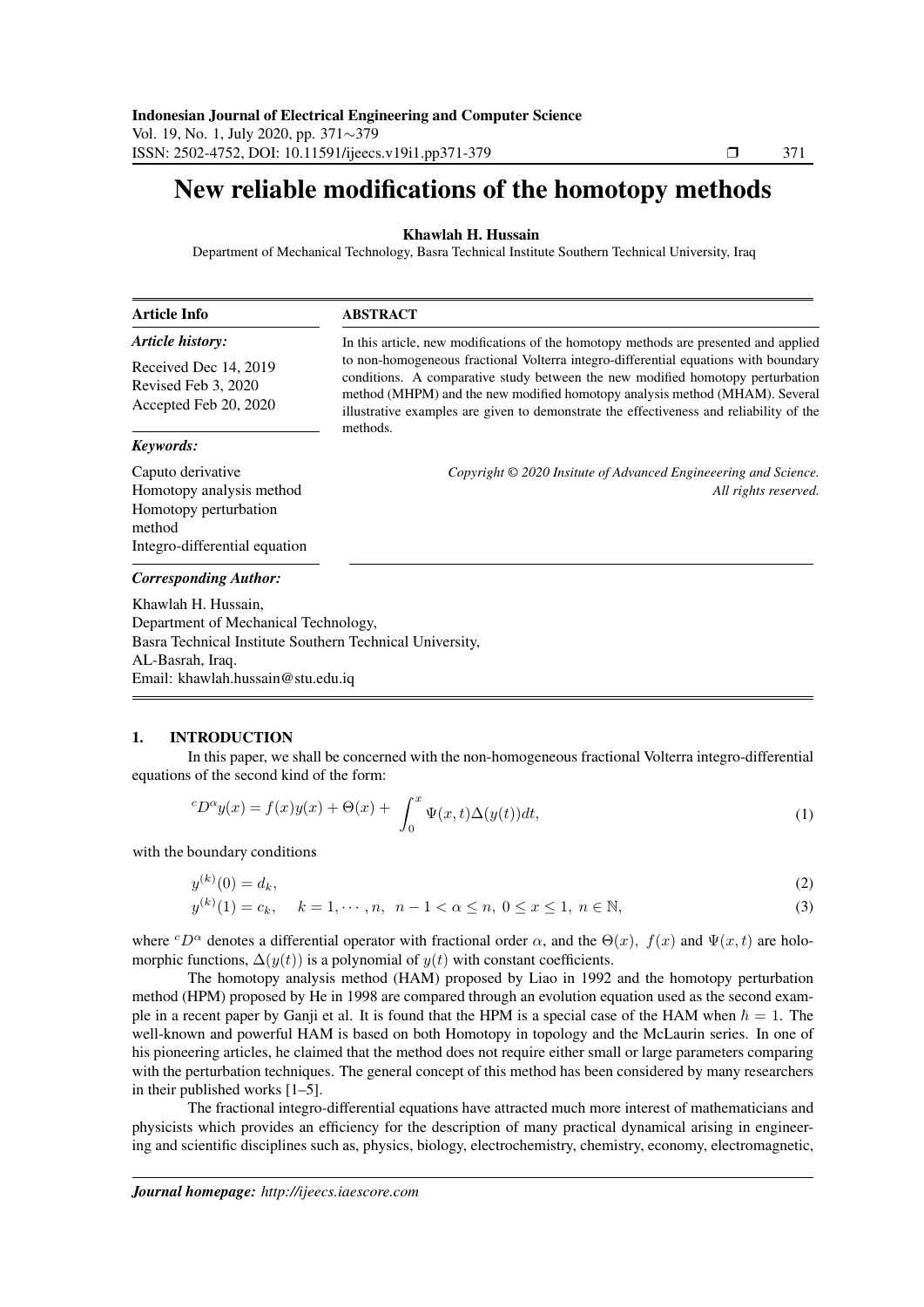control theory and viscoelasticity [1, 2, 6–15]. In recent years, many authors focus on the development of numerical and analytical techniques for fractional integro-differential equations. For instance, we can recall the following works. Al-Samadi and Gumah [16] applied the HAM for fractional SEIR epidemic model, Zurigat et al. [17] applied HAM for system of fractional integro-differential equations. Yang and Hou [18] applied the Laplace decomposition method to solve the fractional integro-differential equations, Mittal and Nigam [19] applied the Adomian decomposition method to approximate solutions for fractional integrodifferential equations. Ma and Huang [20] applied hybrid collocation method to study integro-differential equations of fractional order. Moreover, properties of the fractional integro-differential equations have been studied by several authors [7, 21–27]. The main objective of the present paper is to study the behavior of the solution that can be formally determined by analytical approximated methods as the MHAM and MHPM.

#### 2. PRELIMINARIES

In this section, we give f fractional calculus theory which are further used in this paper [2, 7, 25, 28, 29].

**Definition 2..1** *A real function*  $f(x), x > 0$ , *is said to be in the space*  $\mathbb{C}\varepsilon, \varepsilon \in \mathbb{R}$ , *if there exists a real number*  $p > \varepsilon$  such that  $f(x) = x^p f_1(x)$ , where  $f_1(x) \in \mathbb{C}[0,1)$ . *Clearly*  $\mathbb{C}_{\varepsilon} \subset \mathbb{C}_{\omega}$  if  $\omega \leq \varepsilon$ .

**Definition 2..2** *A function*  $f(x)$ ,  $x > 0$ , is said to be in the space  $\mathbb{C}_{\varepsilon}^n$ ,  $n \in \mathbb{N} \cup \{0\}$ , if  $f^{(n)} \in \mathbb{C}_{\varepsilon}$ .

**Definition 2..3** *[2] The Riemann-Liouville fractional integral of order*  $\alpha > 0$  *of a function*  $f \in \mathbb{C}_{\epsilon}, \epsilon \geq -1$  *is defined as*

$$
J^{\alpha}f(x) = \frac{1}{\Gamma(\alpha)} \int_0^x (x - t)^{\alpha - 1} f(t) dt, \qquad x > 0, \quad \alpha \in \mathbb{R}^+,
$$
  

$$
J^0 f(x) = f(x), \tag{4}
$$

where  $\mathbb{R}^+$  is the set of positive real numbers.

**Definition 2..4** [21] The fractional derivative of  $f(x) \in \mathbb{C}_{-1}^n$ ,  $n \in \mathbb{N} \cup \{0\}$  in the Caputo sense is defined by

$$
{}^{c}D^{\alpha}f(x) = J^{n-\alpha}D^{n}f(x)
$$
  
= 
$$
\begin{cases} \frac{1}{\Gamma(n-\alpha)} \int_{0}^{x} (x-t)^{n-\alpha-1} \frac{d^{n}f(t)}{dt^{n}} dt, & n-1 < \alpha < n, \\ \frac{d^{n}f(x)}{dx^{n}}, & \alpha = n, \end{cases}
$$
(5)

*where the parameter* α *is the order of the derivative, in general it is real or even complex. But in this chapter, we will consider* α *as positive real.*

*Hence, we have the following properties:*

- *1.*  $J^{\alpha}J^{\nu}f = J^{\alpha+\nu}f, \quad \alpha, \nu > 0.$
- 2.  $J^{\alpha}x^{\beta} = \frac{\Gamma(\beta+1)}{\Gamma(\alpha+\beta+1)}x^{\alpha+\beta}, \quad \alpha > 0, \beta > -1, \quad x > 0.$

3. 
$$
J^{\alpha}D^{\alpha}f(x) = f(x) - \sum_{k=0}^{m-1} f^{(k)}(0^+) \frac{x^k}{k!}, \quad m-1 < \alpha \leq m.
$$

**Definition 2..5** *[8] The Riemann-Liouville fractional derivative of order*  $\alpha > 0$  *is normally defined as* 

$$
D^{\alpha}f(x) = D^m J^{m-\alpha}f(x), \qquad m-1 < \alpha \le m.
$$
 (6)

**Theorem 2..1** [2] *(Banach contraction principle).* Let  $(X, d)$  be a complete metric space, then each contrac*tion mapping*  $T : X \longrightarrow X$  *has a unique fixed point* x of T *in* X *i.e.*  $Tx = x$ .

Theorem 2..2 *[2] (Schauder's fixed point theorem). Let* X *be a Banach space and let* A *a convex, closed subset of* X. If  $T : A \longrightarrow A$  *be the map such that the set*  $\{Ty : y \in A\}$  *is relatively compact in* X *(or* T *is continuous and completely continouous). Then* T *has at least one fixed point*  $y^* \in A : Ty^* = y^*$ .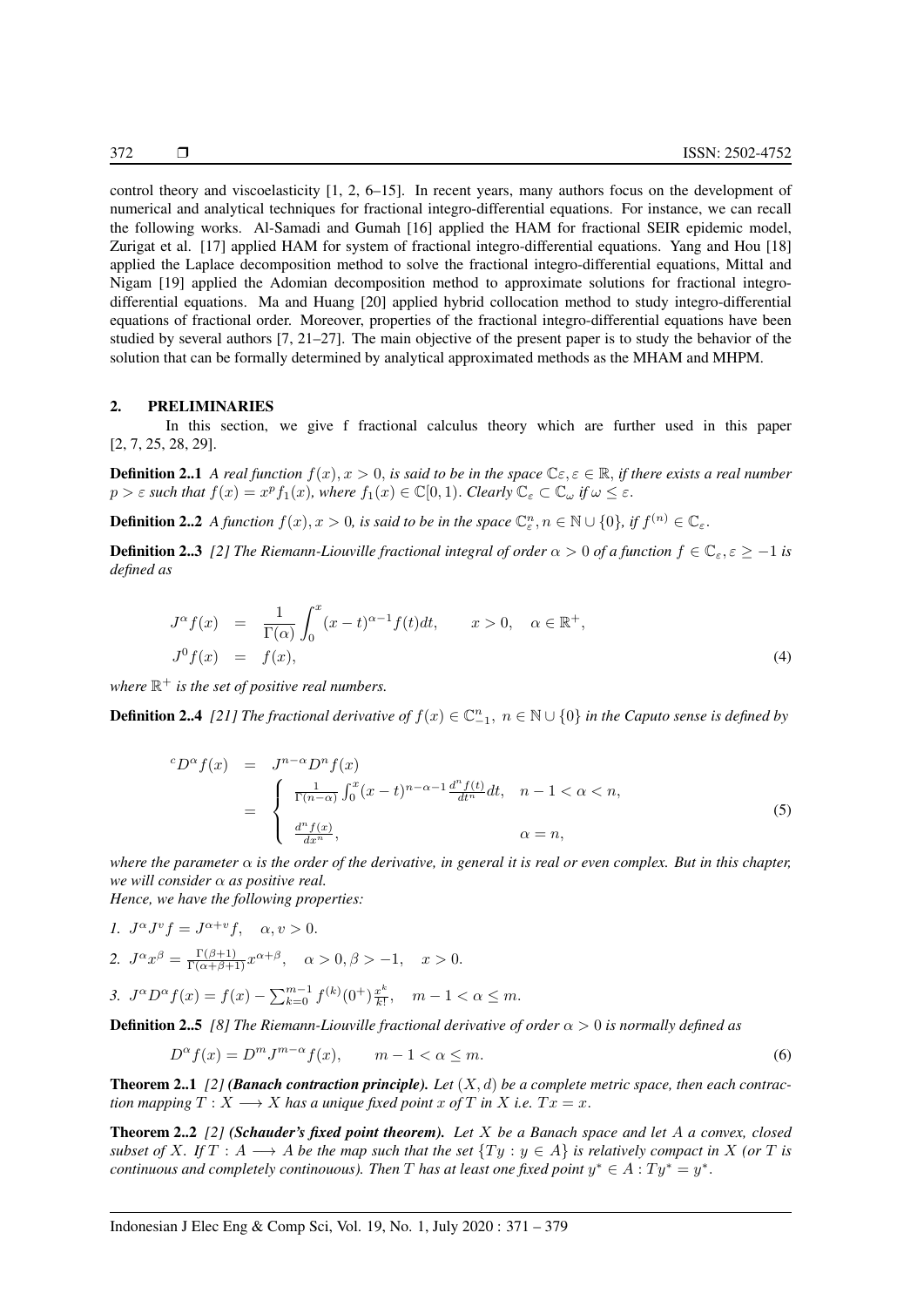3. DESCRIPTION OF THE METHOD

Some powerful methods have been focusing on the development of more advanced and efficient methods for integro-differential equations such as the HAM and HPM [2, 27, 30, 31]. We will describe these methods in this section:

#### 3.1. Homotopy analysis method (HAM)

The basic concept behind the HAM is illustrated by using the following nonlinear equation:

 $N[y] = 0,$ 

where N is a nonlinear operator,  $y(x)$  is unknown function and x is an independent variable. Let  $y_0(x)$  denote an initial guess of the exact solution  $y(x)$ ,  $\hbar \neq 0$  an auxiliary parameter,  $H_1(x) \neq 0$  an auxiliary function, and L an auxiliary linear operator with the property  $L[s(x)] = 0$  when  $s(x) = 0$ . Then using  $q \in [0, 1]$  as an embedding parameter, we can construct a homotopy when consider,  $N[y] = 0$ , as follows [2]:

$$
(1-q)L[\phi(x;q) - y_0(x)] - q\hbar H_1(x)N[\phi(x;q)]
$$
  
=  $\hat{H}[\phi(x;q); y_0(x), H_1(x), \hbar, q].$  (7)

It should be emphasized that we have great freedom to choose the initial guess  $y_0(x)$ , the auxiliary linear operator L, the non-zero auxiliary parameter  $\hbar$ , and the auxiliary function  $H_1(x)$ . Enforcing the homotopy (7) to be zero, i.e.,

$$
\hat{H} \qquad 1[\phi(x;q); y_0(x), H_1(x), \hbar, q] = 0,\tag{8}
$$

we have the so-called zero-order deformation equation

$$
(1 - q)L[\phi(x; q) - y0(x)] = q\ddot{r}H1(x)N[\phi(x; q)],
$$
\n(9)

when  $q = 0$ , the zero-order deformation (9) becomes

$$
\phi(x;0) = y_0(x),\tag{10}
$$

and when  $q = 1$ , since  $\hbar \neq 0$  and  $H_1(x) \neq 0$ , the zero-order deformation (9) is equivalent to

$$
\phi(x;1) = y(x). \tag{11}
$$

Thus, according to Eqs.(10) and (11), as the embedding parameter q increases from 0 to 1,  $\phi(x; q)$ varies continuously from the initial approximation  $y_0(x)$  to the exact solution  $y(x)$ . Such a kind of continuous variation is called deformation in homotopy [31]. Due to Taylor's theorem,  $\phi(x; q)$  can be expanded in a power series of  $q$  as follows:

$$
\phi(x;q) = y_0(x) + \sum_{m=1}^{\infty} y_m(x) q^m,
$$
\n(12)

where,

$$
y_m(x) = \frac{1}{m!} \frac{\partial^m \phi(x; q)}{\partial q^m} \Big|_{q=0}.
$$
\n(13)

Let the initial guess  $y_0(x)$ , the auxiliary linear parameter L, the nonzero auxiliary parameter  $\hbar$  and the auxiliary function  $H_1(x)$  be properly chosen so that the power series (12) of  $\phi(x; q)$  converges at  $q = 1$ , then, we have under these assumptions the solution series,

$$
y(x) = \phi(x; 1) = y_0(x) + \sum_{m=1}^{\infty} y_m(x).
$$
 (14)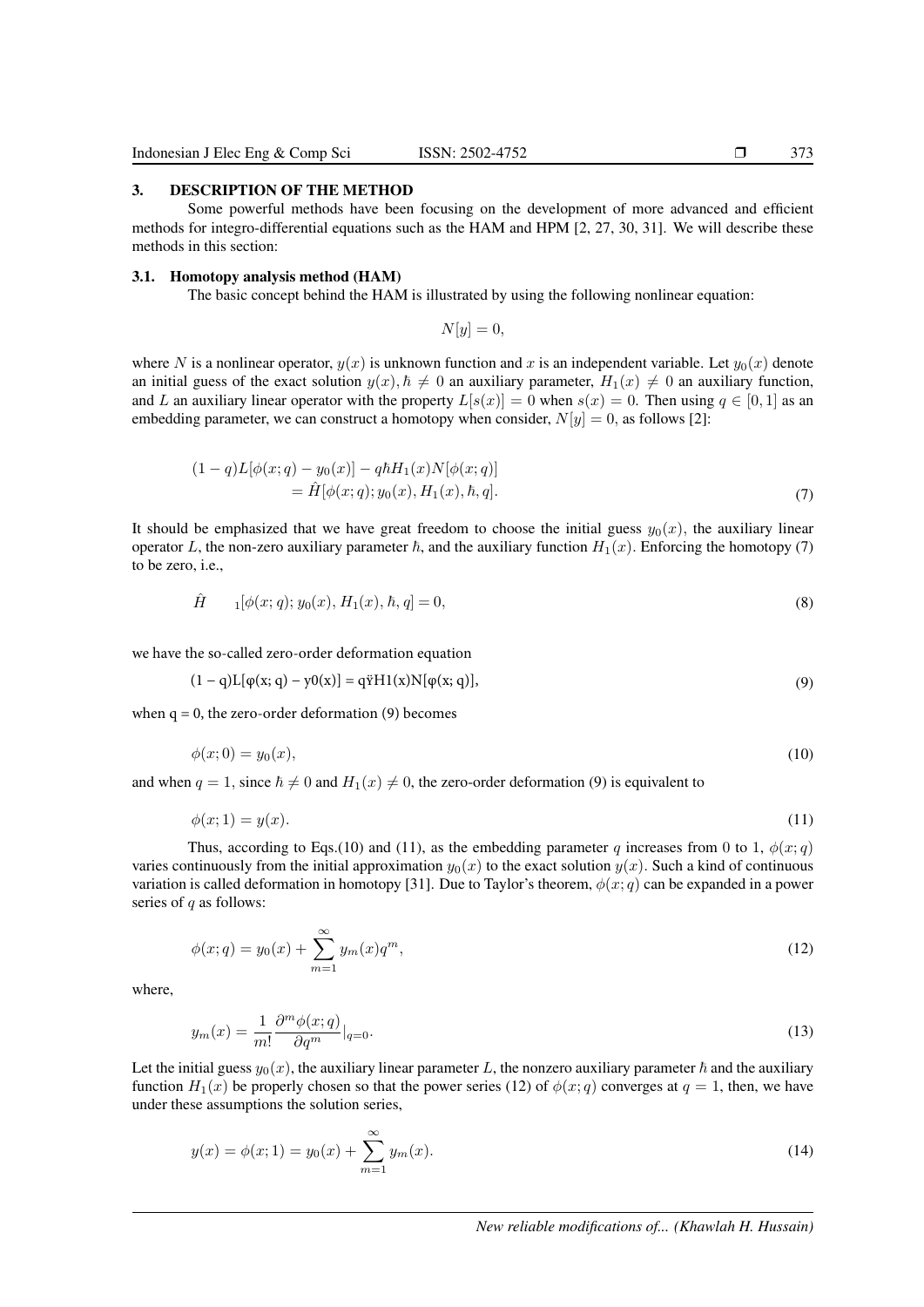From (12), we can write (9) as follows:

$$
(1-q)L[\phi(x;q) - y_0(x)] = (1-q)L[\sum_{m=1}^{\infty} y_m(x)q^m]
$$
  
=  $q\hbar H_1(x)N[\phi(x;q)],$  (15)

then,

$$
L[\sum_{m=1}^{\infty} y_m(x)q^m] - qL[\sum_{m=1}^{\infty} y_m(x)q^m] = q\hbar H_1(x)N[\phi(x;q)].
$$
\n(16)

By differentiating (16)  $m$  times with respect to  $q$ , we obtain,

$$
\{L[\sum_{m=1}^{\infty} y_m(x)q^m] - qL[\sum_{m=1}^{\infty} y_m(x)q^m]\}^{(m)} = q\hbar H_1(x)N[\phi(x;q)]^{(m)}
$$
  

$$
= m!L[y_m(x) - y_{m-1}(x)]
$$
  

$$
= \hbar H_1(x)m\frac{\partial^{m-1}N[\phi(x;q)]}{\partial q^{m-1}}|_{q=0}.
$$

Therefore,

$$
L[y_m(x) - \chi_m y_{m-1}(x)] = \hbar H_1(x) \Re_m(\overrightarrow{y_{m-1}}(x)),
$$
\n(17)

where,

$$
\Re_m(\overrightarrow{y_{m-1}}(x)) = \frac{1}{(m-1)!} \frac{\partial^{m-1} N[\varphi(x;q)]}{\partial q^{m-1}}|_{q=0},\tag{18}
$$

and

$$
\chi_m = \begin{cases} 0 & m \le 1, \\ 1 & m > 1. \end{cases}
$$

#### 4. HOMOTOPY PERTURBATION METHOD (HPM)

The homotopy perturbation method first proposed by He [1]. To illustrate the basic idea of this method, we consider the following nonlinear differential equation

$$
A(y) - f(r) = 0, \quad r \in \Omega,
$$
\n<sup>(19)</sup>

under the boundary conditions

$$
B\left(y, \frac{\partial y}{\partial n}\right) = 0, \quad r \in \Gamma,
$$
\n(20)

where A is a general differential operator, B is a boundary operator,  $f(r)$  is a known analytic function,  $\Gamma$  is the boundary of the domain  $\Omega$ . In general, the operator A can be divided into two parts L and N, where L is linear, while  $N$  is nonlinear. (19) therefore can be rewritten as follows

$$
L(y) + N(y) - f(r) = 0.
$$
\n(21)

By the homotopy technique (Liao 1992, 1997). We construct a homotopy  $v(r, p) : \Omega \times [0, 1] \longrightarrow \mathbb{R}$  which satisfies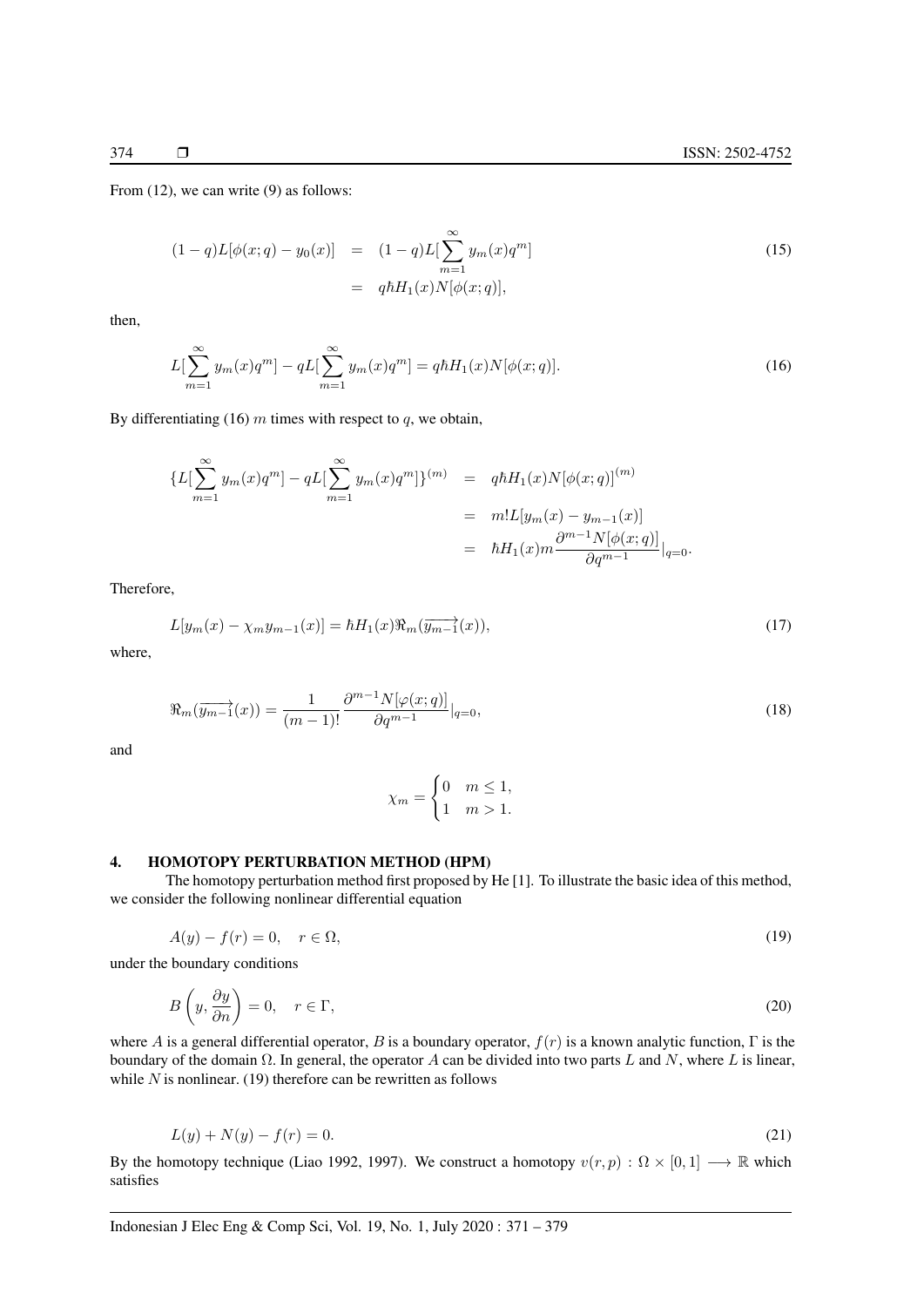$$
H(v,p) = (1-p)[L(v) - L(y0)] + p[A(v) - f(r)] = 0, p \in [0,1].
$$
\n(22)

or

$$
H(v, p) = L(v) - L(y0) + pL(y0)] + p[N(v) - f(r)] = 0,
$$
\n(23)

where  $p \in [0, 1]$  is an embedding parameter,  $y_0$  is an initial approximation of (19) which satisfies the boundary conditions. From (22), (23) we have

$$
H(v,0) = L(v) - L(y_0) = 0,
$$
\n(24)

$$
H(v,1) = A(v) - f(r) = 0.
$$
\n(25)

The changing in the process of p from zero to unity is just that of  $v(r, p)$  from  $y_0(r)$  to  $y(r)$ . In topology this is called deformation and  $L(v) - L(y_0)$ , and  $A(v) - f(r)$  are called homotopic. Now, assume that the solution of Eqs. (22), (23) can be expressed as

$$
v = v0 + pv1 + p2v2 + \cdots \tag{26}
$$

The approximate solution of (19) can be obtained by Setting  $p = 1$ .

$$
u = \lim_{p \to 1} v = v_0 + v_1 + v_2 + \dots \tag{27}
$$

#### 5. THE MAIN RESULTS

In this section, we shall give an uniqueness result of  $(1)$ , with the condition  $(2)$  and prove it. Before starting and proving the main results, we introduce the following hypotheses:

(A1) There exists a constant  $L_{\Delta} > 0$  such that, for any  $y_1, y_2 \in C(J, \mathbb{R})$ 

$$
|\Delta(y_1) - \Delta(y_2)| \le L_\Delta |y_1 - y_2|
$$

(A2) There exists a function  $\Psi^* \in C(D, \mathbb{R}^+)$ , the set of all positive function continuous on  $D = \{(x, t) \in$  $\mathbb{R} \times \mathbb{R} : 0 \le t \le x \le 1$  such that

$$
\Psi^* = \sup_{x,t \in [0,1]} \int_0^x |\Psi(x,t)| \, dt < \infty.
$$

(A3) The two functions  $f, \Theta : J \to \mathbb{R}$  are continuous.

**Lemma 5..1** If  $y_0(x) \in C(J, \mathbb{R})$ , then  $y(x) \in C(J, \mathbb{R}^+)$  is a solution of the problem  $(1) - (2)$  iff y satisfying

$$
y(x) = y_0 + \frac{1}{\Gamma(\alpha)} \int_0^x (x - s)^{\alpha - 1} f(s) y(s) ds + \frac{1}{\Gamma(\alpha)} \int_0^x (x - s)^{\alpha - 1} \Theta(s) ds
$$
  
+ 
$$
\frac{1}{\Gamma(\alpha)} \int_0^x (x - s)^{\alpha - 1} \left( \int_0^s \Psi(s, \tau) \Delta(y(\tau)) d\tau \right) ds,
$$

*where*  $y_0 = \sum_{k=0}^{n-1} d_k \frac{x^k}{k!}$  $\frac{x^{n}}{k!}$ .

Our result is based on the Banach contraction principle.

Theorem 5..2 *Assume that (A1), (A2) and (A3) hold. If*

$$
\left(\frac{\|f\|_{\infty} + \Psi^* L_{\Delta}}{\Gamma(\alpha + 1)}\right) < 1. \tag{28}
$$

*Then there exists a unique solution*  $y(x) \in C(J)$  *to*  $(1) - (2)$ .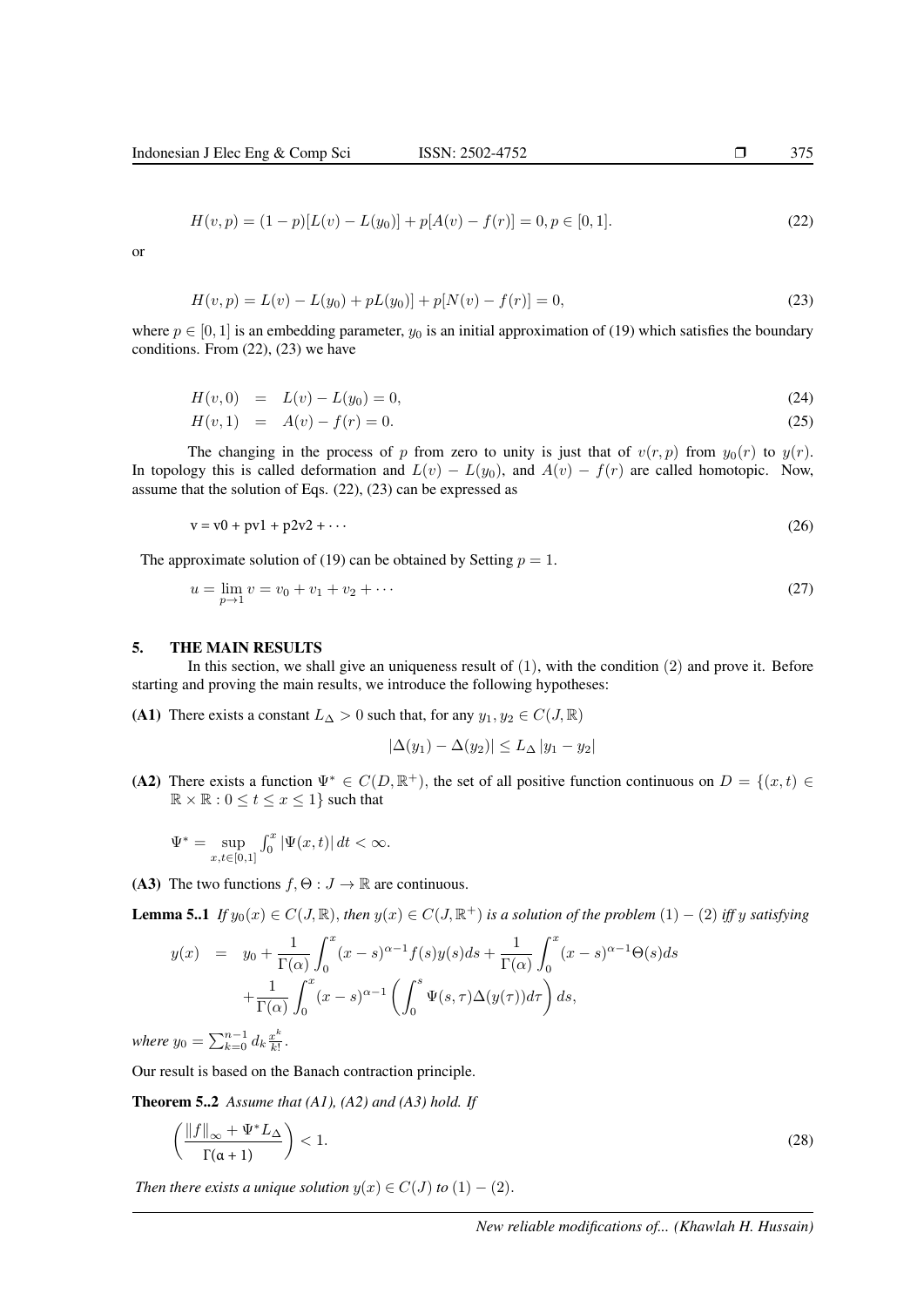**Proof 5..3** *By Lemma 5..1. we know that a function y is a solution to*  $(1) - (2)$  *iff y satisfies* 

$$
y(x) = y_0 + \frac{1}{\Gamma(\alpha)} \int_0^x (x - s)^{\alpha - 1} f(s) y(s) ds + \frac{1}{\Gamma(\alpha)} \int_0^x (x - s)^{\alpha - 1} \Theta(s) ds
$$
  
+ 
$$
\frac{1}{\Gamma(\alpha)} \int_0^x (x - s)^{\alpha - 1} \left( \int_0^s \Psi(s, \tau) \Delta(y(\tau)) d\tau \right) ds.
$$

*Let the operator*  $T: C(J, \mathbb{R}) \to C(J, \mathbb{R})$  *be defined by* 

$$
(Ty)(x) = y_0 + \frac{1}{\Gamma(\alpha)} \int_0^x (x - s)^{\alpha - 1} f(s)y(s)ds + \frac{1}{\Gamma(\alpha)} \int_0^x (x - s)^{\alpha - 1} \Theta(s)ds + \frac{1}{\Gamma(\alpha)}
$$

$$
\times \int_0^x (x - s)^{\alpha - 1} \left( \int_0^s \Psi(s, \tau) \Delta(y(\tau)) d\tau \right) ds,
$$

*we can see that, If*  $y \in C(J, \mathbb{R})$  *is a fixed point of*  $T$ *, then*  $y$  *is a solution of* (1) – (2)*.* 

*Now we prove* T has a fixed point y in  $C(J, \mathbb{R})$ *. For that, let*  $y_1, y_2 \in C(J, \mathbb{R})$  and for any  $x \in [0, 1]$ *such that*

$$
y_1(x) = y_0 + \frac{1}{\Gamma(\alpha)} \int_0^x (x - s)^{\alpha - 1} f(s) y_1(s) ds + \frac{1}{\Gamma(\alpha)} \int_0^x (x - s)^{\alpha - 1} \Theta(s) ds + \frac{1}{\Gamma(\alpha)}
$$
  
\$\times \int\_0^x (x - s)^{\alpha - 1} \left( \int\_0^s \Psi(s, \tau) \Delta(y\_1(\tau)) d\tau \right) ds\$,

*and,*

$$
y_2(x) = y_0 + \frac{1}{\Gamma(\alpha)} \int_0^x (x - s)^{\alpha - 1} f(s) y_2(s) ds + \frac{1}{\Gamma(\alpha)} \int_0^x (x - s)^{\alpha - 1} \Theta(s) ds + \frac{1}{\Gamma(\alpha)}
$$
  
\$\times \int\_0^x (x - s)^{\alpha - 1} \left( \int\_0^s \Psi(s, \tau) \Delta(y\_2(\tau)) d\tau \right) ds.\$

*Consequently, we get*

$$
\begin{split}\n&|\left(Ty_{1}\right)(x)-\left(Ty_{2}\right)(x)| \\
&\leq \frac{1}{\Gamma(\alpha)} \int_{0}^{x} (x-s)^{\alpha-1} |f(s)| |y_{1}(s)-y_{2}(s)| ds \\
&+\frac{1}{\Gamma(\alpha)} \int_{0}^{x} (x-s)^{\alpha-1} \left( \int_{0}^{s} |\Psi(s,\tau)| |\Delta(y_{1}(\tau)) - \Delta(y_{2}(\tau))| d\tau \right) ds \\
&\leq \frac{||f||_{\infty}}{\Gamma(\alpha+1)} |y_{1}(x)-y_{2}(x)| + \frac{\Psi^{*}L_{\Delta}}{\Gamma(\alpha+1)} |y_{1}(x)-y_{2}(x)| \Gamma(\alpha+1) |y_{1}(x)-y_{2}(x)| \\
&=\left( \frac{||f||_{\infty} + \Psi^{*}L_{\Delta}}{\Gamma(\alpha+1)} \right) |y_{1}(x)-y_{2}(x)|.\n\end{split}
$$

*From the inequality (28) we have*

$$
||Ty_1 - Ty_2||_{\infty} \le \left(\frac{||f||_{\infty} + \Psi^* L_{\Delta}}{\Gamma(\alpha + 1)}\right) ||y_1 - y_2||_{\infty}.
$$

*This means that* T *is contraction map. By the Banach contraction principle, we can conclude that* T *has a unique fixed point y in*  $C(J, \mathbb{R})$ .

# 6. NUMERICAL EXAMPLE

In this section, we proposed a numerical solution for nonlinear fractional Volterra integro-differential equations by using the MHAM and MHPM, as shown in Tables 1-3 and Figure 1.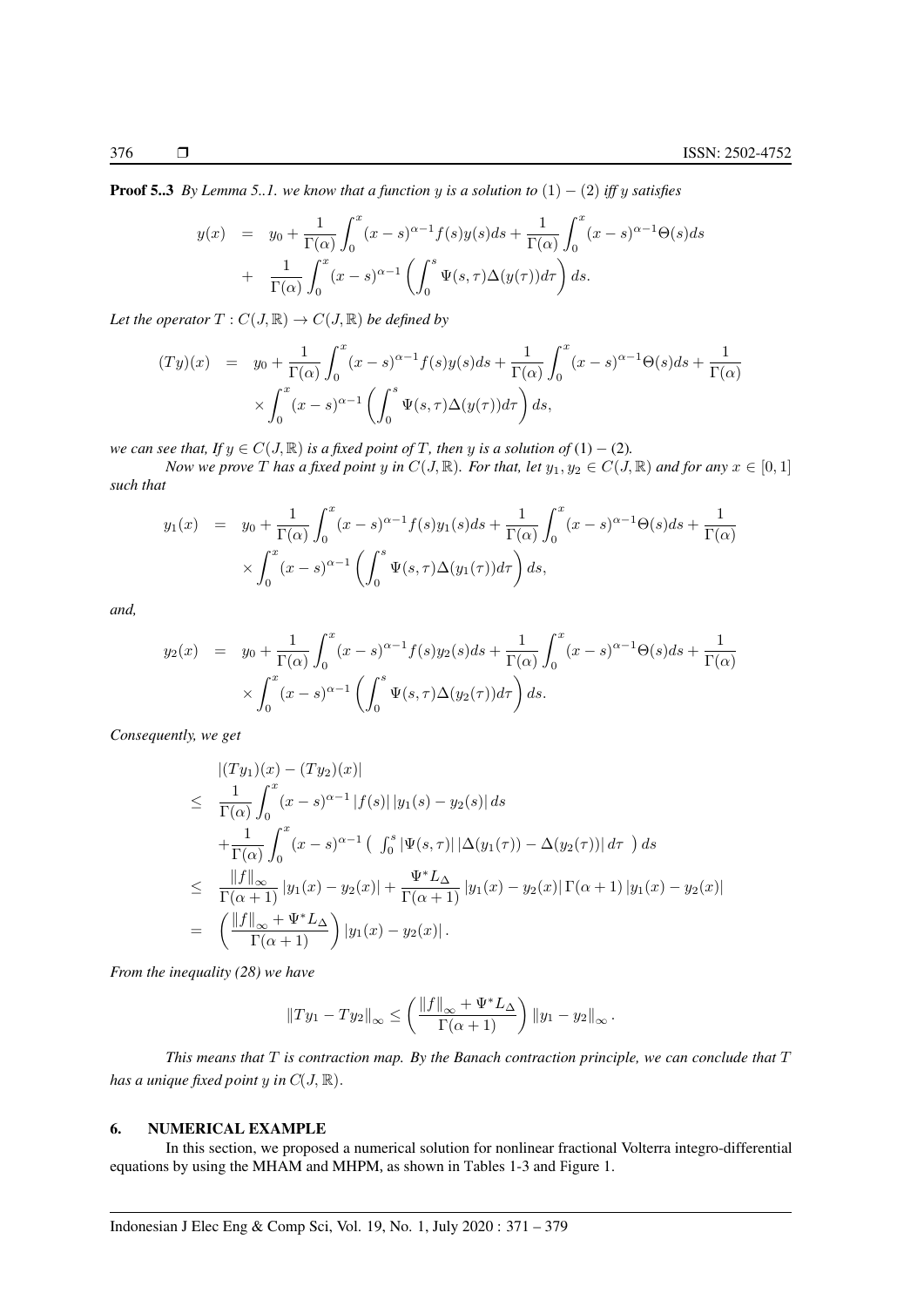Example 1. Consider the following fractional Volterra integro-differential equation with the boundary conditions:

$$
{}^{c}D^{\alpha}y(x) = y(x) + x(1 + e^{x}) + 3e^{x} - \int_{0}^{x} y(t)dt, \ \ 3 < \alpha \le 4, \ \ x \in [0, 1], \tag{29}
$$

with the boundary conditions:

 $y(0) = 1, \ y(1) = 1 + e,$  $y''(0) = 2, \ y''(1) = 3e.$  (30)

Therefore the exact solution is

$$
y(x) = 1 + xe^x, \text{ for } \alpha = 4
$$

Table 1. Numerical results of the example 1

| X              | Exact       | MHAM        | <b>MHPM</b> |
|----------------|-------------|-------------|-------------|
| 0 <sub>0</sub> | 1.000000000 | 1.000000000 | 1.000000000 |
| 0.1            | 1.110517092 | 1.107047479 | 1.102647336 |
| 0.2            | 1.244280552 | 1.237721115 | 1.229286556 |
| 0 <sup>3</sup> | 1.404957642 | 1.395985741 | 1.384226779 |
| 0.4            | 1.596729879 | 1.586238703 | 1.572164823 |
| 0.5            | 1.824360635 | 1.813384918 | 1.798234919 |
| 0.6            | 2.093271280 | 2.082918367 | 2.068063429 |
| 0.7            | 2.409626895 | 2.401010221 | 2.387829229 |
| 0.8            | 2.780432743 | 2.774603867 | 2.784330528 |
| 09             | 3.213642800 | 3.211517152 | 3.205058944 |
| 1.0            | 3.718281828 | 3.718552210 | 3.718281829 |

Table 2. Values of A and B for different values of  $\alpha$  by MHAM

|          | $\alpha = 4$     | $\alpha = 3.5$   |  |
|----------|------------------|------------------|--|
| $\bm{A}$ | 0.96461853025138 | 1.06172444793295 |  |
| R        | 3.43572350417823 | 1.60468681403168 |  |

|  |  |  | Table 3. Values of A and B for different values of $\alpha$ by MHPM |  |  |
|--|--|--|---------------------------------------------------------------------|--|--|
|--|--|--|---------------------------------------------------------------------|--|--|

 $\alpha = 4$   $\alpha = 3.5$ 



Figure 1. Numerical Results of the Example 1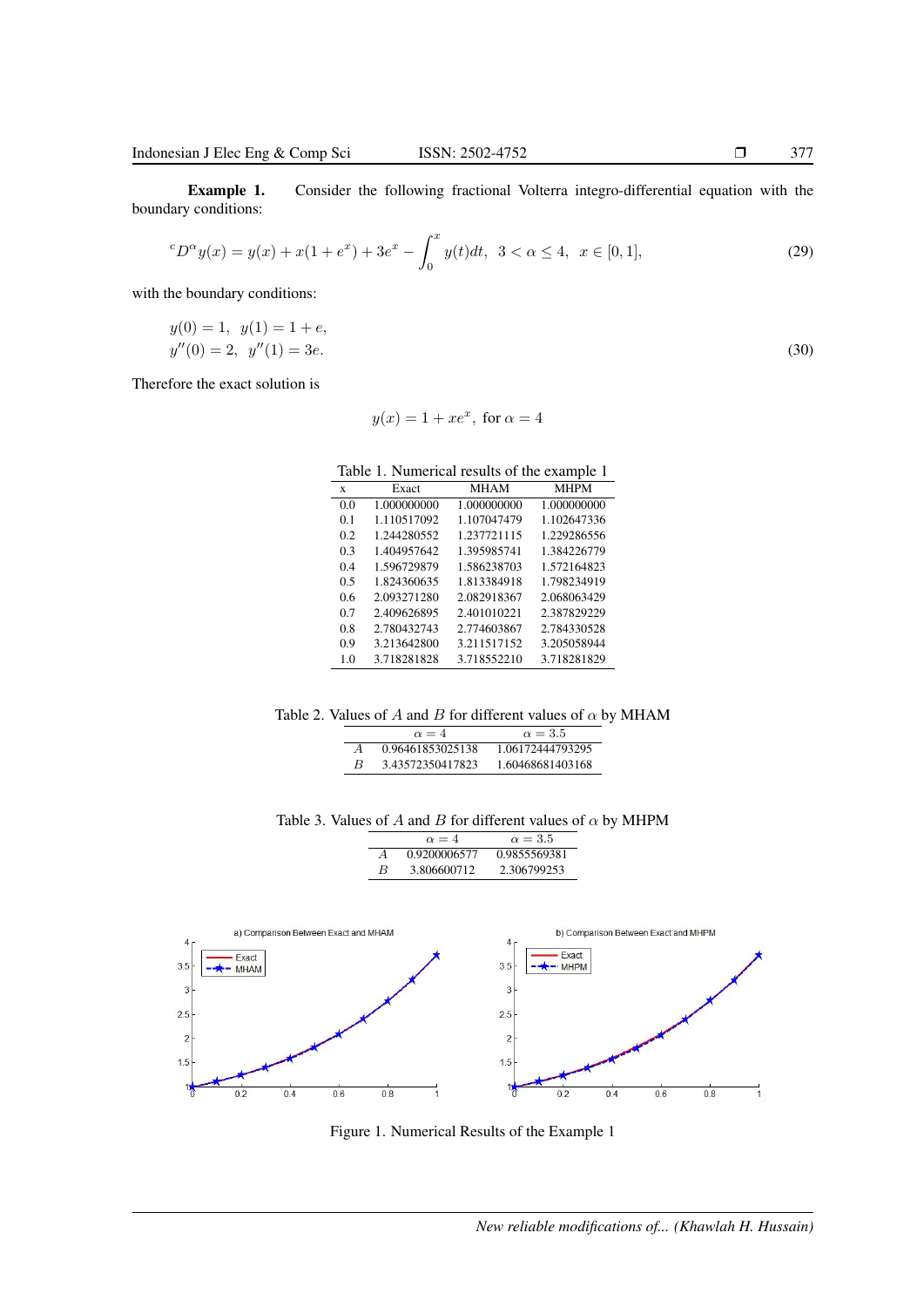# 7. CONCLUSION

In this paper, new modifications of the homotopy perturbation method (HPM) and the homotopy analysis method (HAM) are presented and applied to non-homogeneous fractional Volterra integro-differential equations with boundary conditions. A comparative study between the new modified of homotopy perturbation method (MHPM) and the new modified of homotopy analysis method (MHAM). For this purpose, we showed that the MHAM is more rapid convergence than the MHPM.

## **REFERENCES**

- [1] A.A. Hamoud, K.P. Ghadle, M. Bani Issa, Giniswamy, *Existence and uniqueness theorems for fractional Volterra-Fredholm integro-differential equations*, Int. J. Appl. Math. 31(3) (2018), 333–348.
- [2] A.A. Hamoud, K.P. Ghadle, *Usage of the homotopy analysis method for solving fractional Volterra-Fredholm integro-differential equation of the second kind*, Tamkang Journal of Mathematics, 49(4) (2018), 301–315.
- [3] A.A. Hamoud, M. Bani Issa, K.P. Ghadle, *Existence and uniqueness results for nonlinear Volterra-Fredholm integro-differential equations*, Nonlinear Functional Analysis and Applications, 23(4) (2018), 797–805.
- [4] A.A. Hamoud, K.H. Hussain, N.M. Mohammed, K.P. Ghadle, *Solving Fredholm integro-differential equations by using numerical techniques*, Nonlinear Functional Analysis and Applications, 24(3) (2019), 533–542.
- [5] A.A. Hamoud, K.H. Hussain, N.M. Mohammed, K.P. Ghadle, *An existence and convergence results for Caputo fractional Volterra integro-differential equations*, Jordan Journal of Mathematics and Statistics, 12(3) (2019), 307–327.
- [6] S. Alkan, V. Hatipoglu, *Approximate solutions of Volterra-Fredholm integro-differential equations of fractional order*, Tbilisi Math. J., 10(2) (2017), 1–13.
- [7] A.A. Hamoud, K.P. Ghadle, *Existence and uniqueness of solutions for fractional mixed Volterra-Fredholm integro-differential equations*, Indian J. Math. 60(3) (2018), 375–395.
- [8] A.A. Hamoud, K.P. Ghadle, S.M. Atshan, *The approximate solutions of fractional integro-differential equations by using modified Adomian decomposition method*, Khayyam Journal of Mathematics, 5(1) (2019), 21–39.
- [9] A.A. Hamoud, K.P. Ghadle, *Modified Adomian decomposition method for solving fuzzy Volterra-Fredholm integral equations*, J. Indian Math. Soc. 85(1-2) (2018), 52–69.
- [10] A.A. Hamoud, A.D. Azeez, K.P. Ghadle, *A study of some iterative methods for solving fuzzy Volterra-Fredholm integral equations*, Indonesian J. Elec. Eng. & Comp. Sci. 11(3) (2018), 1228–1235.
- [11] A.A. Hamoud, K.P. Ghadle, *Existence and uniqueness of the solution for Volterra-Fredholm integrodifferential equations*, Journal of Siberian Federal University. Mathematics & Physics, 11(6) (2018), 692–701.
- [12] A.A. Hamoud, K.P. Ghadle, *On the numerical solution of nonlinear Volterra-Fredholm integral equations by variational iteration method*, Int. J. Adv. Sci. Tech. Research, 3 (2016), 45–51.
- [13] A.A. Hamoud, K.P. Ghadle, *The combined modi ed Laplace with Adomian decomposition method for solving the nonlinear Volterra-Fredholm integrodifferential equations*, J. Korean Soc. Ind. Appl. Math., 21 (2017), 17–28.
- [14] A.A. Hamoud, K.P. Ghadle, *The reliable modified of Laplace Adomian decomposition method to solve nonlinear interval Volterra-Fredholm integral equations*, Korean J. Math., 25(3) (2017), 323–334.
- [15] S.M. Atshan, A.A. Hamoud, *Monotone iterative technique for nonlinear Volterra-Fredholm integrodifferential equations*, Int. J. Math. And Appl., 6(2-B) (2018), 1–9.
- [16] M. AL-Smadi, G. Gumah, *On the homotopy analysis method for fractional SEIR epidemic model*, Res. J. Appl. Sci. Engg. Tech., 7(18) (2014), 3809–3820.
- [17] M. Zurigat, S. Momani, A. Alawneh, *Homotopy analysis method for systems of fractional integrodifferential equations*, Neur. Parallel Sci. Comput., 17 (2009), 169–186.
- [18] C. Yang, J. Hou, *Numerical solution of integro-differential equations of fractional order by Laplace decomposition method*, Wseas Trans. Math., 12(12) (2013), 1173–1183.
- [19] R. Mittal, R. Nigam, *Solution of fractional integro-differential equations by Adomian decomposition method*, Int. J. Appl. Math. Mech., 4(2) (2008), 87–94.